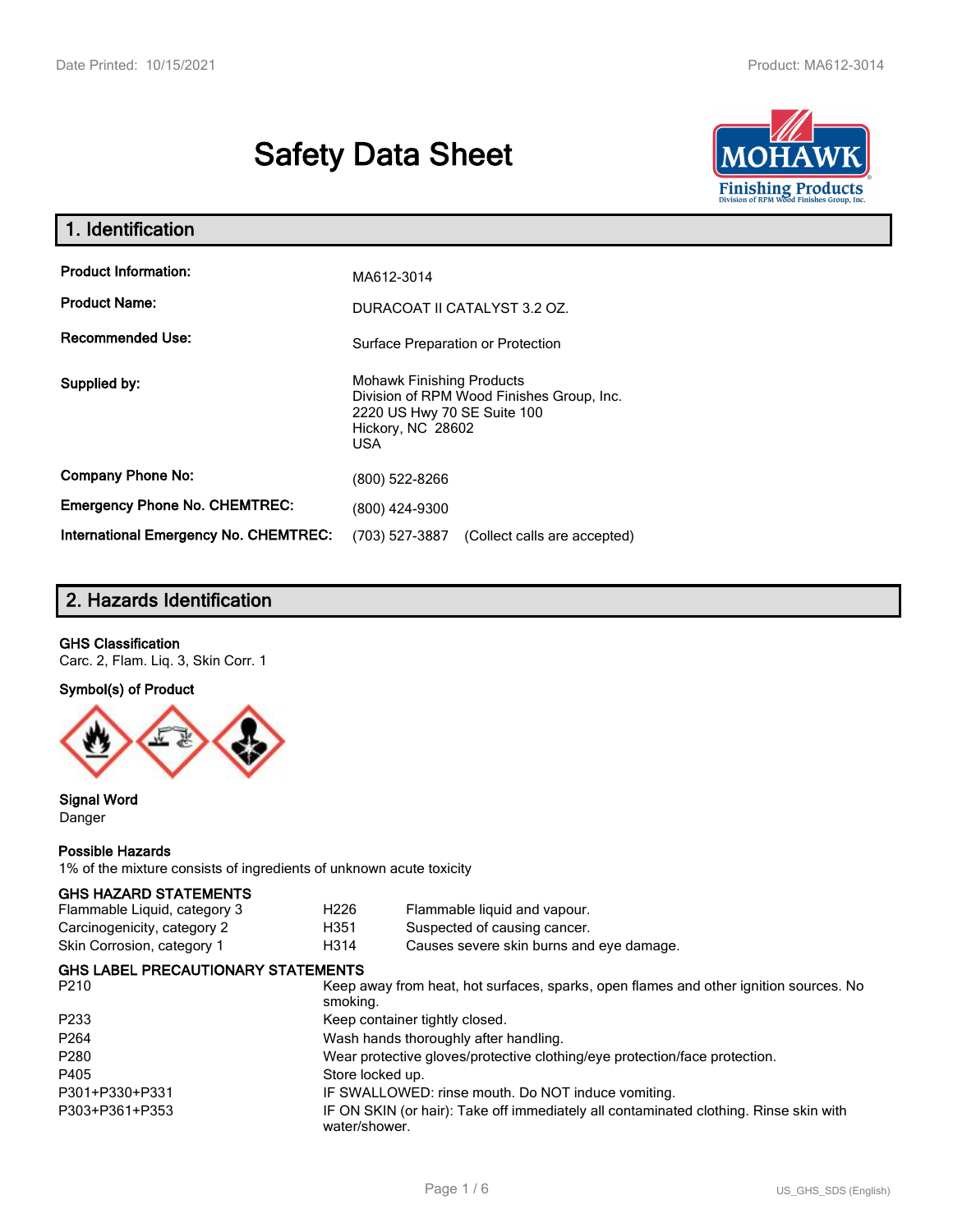| P305+P351+P338                          | IF IN EYES: Rinse cautiously with water for several minutes. Remove contact lenses, if<br>present and easy to do. Continue rinsing. |
|-----------------------------------------|-------------------------------------------------------------------------------------------------------------------------------------|
| P <sub>201</sub>                        | Obtain special instructions before use.                                                                                             |
| P <sub>260</sub>                        | Do not breathe dust/fume/gas/mist/vapours/spray.                                                                                    |
| P304+P340                               | IF INHALED: Remove person to fresh air and keep comfortable for breathing.                                                          |
| P308+P313                               | IF exposed or concerned: Get medical advice/attention.                                                                              |
| P403+P235                               | Store in a well-ventilated place. Keep cool.                                                                                        |
| P310                                    | Immediately call a POISON CENTER or doctor/physician.                                                                               |
| <b>GHS SDS PRECAUTIONARY STATEMENTS</b> |                                                                                                                                     |
| P240                                    | Ground/bond container and receiving equipment.                                                                                      |
| P <sub>241</sub>                        | Use explosion-proof electrical/ventilating/lighting/equipment.                                                                      |
| P242                                    | Use only non-sparking tools.                                                                                                        |
| P <sub>243</sub>                        | Take precautionary measures against static discharge.                                                                               |
| P363                                    | Wash contaminated clothing before reuse.                                                                                            |

## **3. Composition/Information on ingredients**

| <b>Chemical Name</b>     | CAS-No.   | <u>Wt. %</u> | <b>GHS Symbols</b> | <b>GHS Statements</b> |
|--------------------------|-----------|--------------|--------------------|-----------------------|
| p-chlorobenzotrifluoride | 98-56-6   | 75-100       | GHS08              | H351                  |
| dibutyl phosphate        | 107-66-4  | 1 0-2 5      | No Information     | No Information        |
| phosphoric acid          | 7664-38-2 | $01 - 10$    | GHS05-GHS06        | H302-314-330          |

The exact percentage (concentration) of ingredients is being withheld as a trade secret.

The text for GHS Hazard Statements shown above (if any) is given in the "Other information" Section.

## **4. First-aid Measures**



FIRST AID - EYE CONTACT: IF IN EYES: Rinse cautiously with water for several minutes. Remove contact lenses, if present and easy to do. Continue rinsing.

FIRST AID - SKIN CONTACT: IF ON SKIN (or hair): Take off immediately all contaminated clothing. Rinse skin with water/shower.

FIRST AID - INGESTION: IF SWALLOWED: rinse mouth. Do NOT induce vomiting.

FIRST AID - INHALATION: IF INHALED: Remove person to fresh air and keep comfortable for breathing.

## **5. Fire-fighting Measures**

**SPECIAL FIREFIGHTING PROCEDURES:** Evacuate all persons from the fire area to a safe location. Move non-burning material, as feasible, to a safe location as soon as possible. Fire fighters should be protected from potential explosion hazards while extinguishing the fire. Wear self-contained breathing apparatus (SCBA) and full fire-fighting protective clothing. Thoroughly decontaminate all protective equipment after use. Containers of this material may build up pressure if exposed to heat (fire). Use water spray to cool fire-exposed containers. Use water spray to disperse vapors if a spill or leak has not ignited. DO NOT extinguish a fire resulting from the flow of flammable liquid until the flow of the liquid is effectively shut off. This precaution will help prevent the accumulation of an explosive vapor-air mixture after the initial fire is extinguished.

**FIREFIGHTING EQUIPMENT:** This is a NFPA/OSHA Class 1B or less flammable liquid. Follow NFPA30, Chapter 16 for fire protection and fire suppression. Use a dry chemical, carbon dioxide, or similar ABC fire extinguisher for incipeint fires. Water may be used to cool and prevent rupture of containers that are exposed to heat from fire.

#### **6. Accidental Release Measures**

#### **ENVIRONMENTAL MEASURES:** No Information

**STEPS TO BE TAKEN IN CASE MATERIAL IS RELEASED OR SPILLED:** Follow personal protective equipment recommendations found in Section VIII. Personal protective equipment needs must be evaluated based on information provided on this sheet and the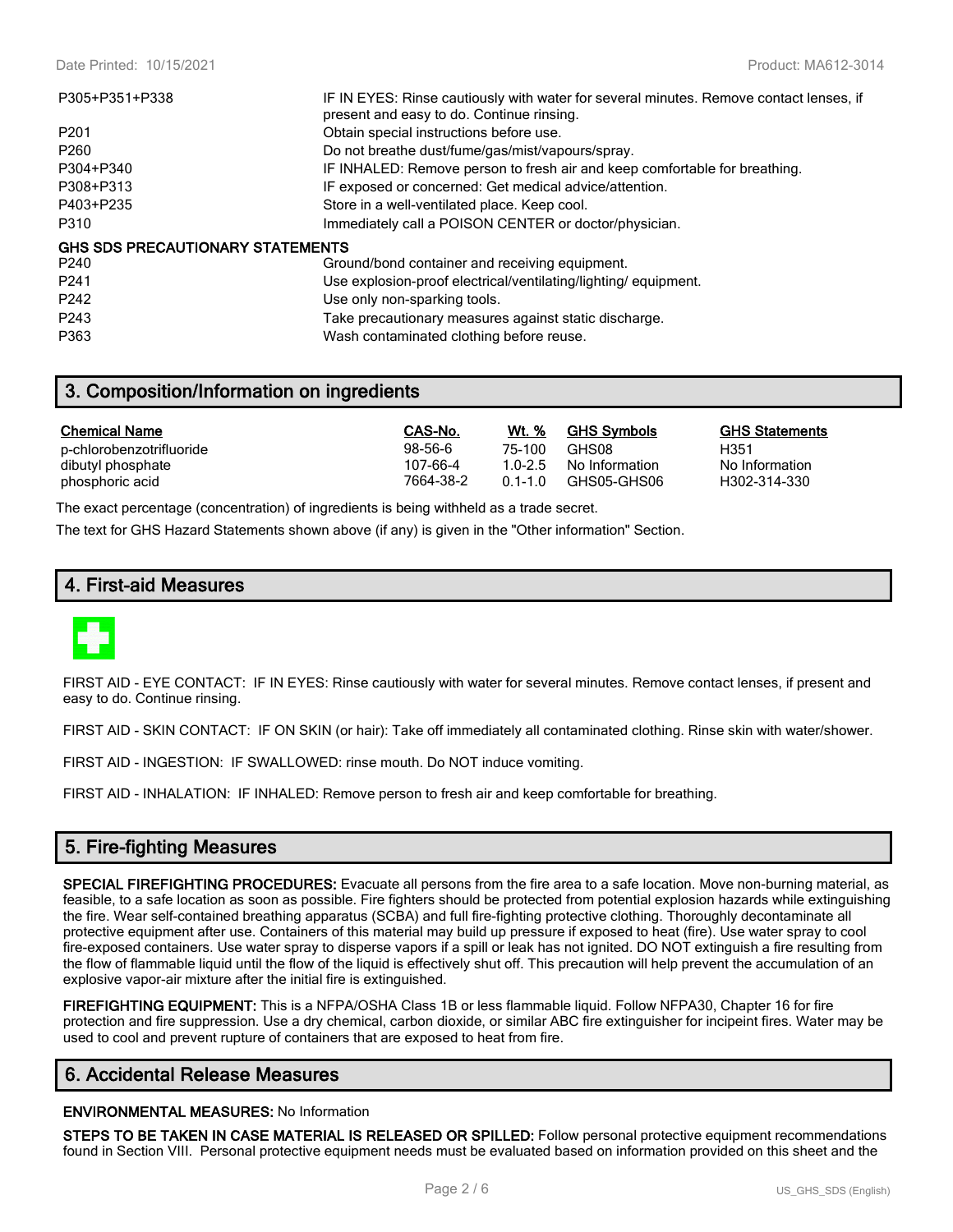special circumstances created by the spill including; the material spilled, the quantity of the spill, the area in which the spill occurred, and the training and the expertise of employees in the area responding to the spill. Never exceed any occupational exposure limits. Shut off ignition sources; including electrical equipment and flames. Do not allow smoking in the area. Do not allow the spilled product to enter public drainage system or open waterways.

### **7. Handling and Storage**



**HANDLING:** Avoid inhalation and contact with eyes, skin, and clothing. Wash hands thoroughly after handling and before eating or drinking. In keeping with safe handling practices, avoid ignition sources (smoking, flames, pilot lights, electrical sparks); ground and bond containers when transferring the material to prevent static electricity sparks that could ignite vapor and use spark proof tools and explosion proof equipment. Empty containers may retain product residue or vapor. Do not pressurize, cut, weld, braze, solder, drill, grind, or expose container to heat, flame, sparks, static electricity, or other sources of ignition. Any of these actions can potentially cause an explosion that may lead to injury.

**STORAGE:** Keep containers closed when not in use. Store in cool well ventilated space away from incompatible materials.

#### **8. Exposure Controls/Personal Protection**

| Ingredients with Occupational Exposure Limits                    |                                   |                                  |                        |                         |  |  |
|------------------------------------------------------------------|-----------------------------------|----------------------------------|------------------------|-------------------------|--|--|
| <b>Chemical Name</b>                                             | <b>ACGIH TLV-TWA</b>              | <b>ACGIH-TLV STEL</b>            | <b>OSHA PEL-TWA</b>    | <b>OSHA PEL-CEILING</b> |  |  |
| p-chlorobenzotrifluoride<br>dibutyl phosphate<br>phosphoric acid | N.D.<br>$5 \text{ mg/m}$<br>mg/m3 | N.D.<br>N.D.<br>$3 \text{ mg/m}$ | N.D.<br>ppm<br>1 mg/m3 | N.D.<br>N.D.<br>N.D.    |  |  |

**Further Advice: MEL = Maximum Exposure Limit OES = Occupational Exposure Standard SUP = Supplier's Recommendation Sk = Skin Sensitizer N.E. = Not Established N.D. = Not Determined**

#### **Personal Protection**



**RESPIRATORY PROTECTION:** Use adequate engineering controls and ventilation to keep levels below recommended or statutory exposure limits. If exposure levels exceed limits use appropriate approved respiratory protection equipment.

**SKIN PROTECTION:** Wear chemical resistant footwear and clothing such as gloves, an apron or a whole body suit as appropriate.



**EYE PROTECTION:** Wear chemical-resistant glasses and/or goggles and a face shield when eye and face contact is possible due to splashing or spraying of material.



**OTHER PROTECTIVE EQUIPMENT:** No Information



**HYGIENIC PRACTICES:** It is good practice to avoid contact with the product and/or its vapors, mists or dust by using appropriate protective measures. Wash thoroughly after handling and before eating or drinking.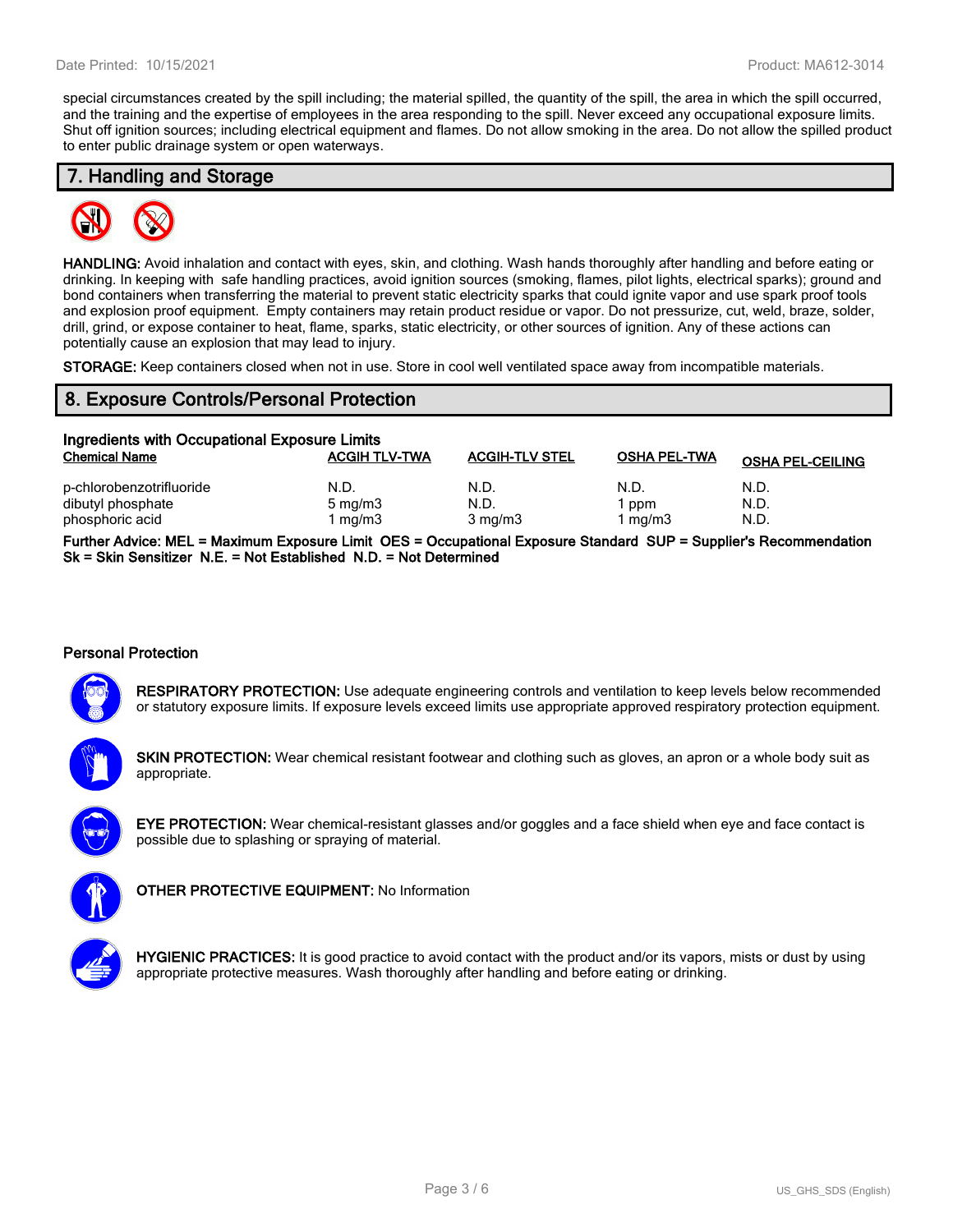**N.I. = No Information**

## **9. Physical and Chemical Properties**

| Appearance:                    | Clear Liquid                     | <b>Physical State:</b>                      | <b>LIQUID</b>  |
|--------------------------------|----------------------------------|---------------------------------------------|----------------|
| Odor:                          | <b>Strong Solvent</b>            | <b>Odor Threshold:</b>                      | Not determined |
| Density, g/cm3:                | 1.326                            | pH:                                         | Not determined |
| Freeze Point, °F:              | Not determined                   | Viscosity:                                  | Not determined |
| <b>Solubility in Water:</b>    | Not determined                   | Partition Coefficient, n-octanol/<br>water: | Not determined |
| Decomposition temperature, °F: | Not determined                   | <b>Explosive Limits, %:</b>                 | Not determined |
| Boiling Range, °F:             | $>$ 100 °F                       | Flash Point. °F:                            | 116 °F         |
| Combustibility:                | <b>Supports Combustion</b>       | Auto-Ignition Temperature, °F:              | Not determined |
| <b>Evaporation Rate:</b>       | <b>Faster than Diethyl Ether</b> | Vapor Pressure, mmHg:                       | Not determined |
| <b>Vapor Density:</b>          | Not determined                   |                                             |                |

## **10. Stability and reactivity**

**STABILITY:** Stable under normal conditions.

**CONDITIONS TO AVOID:** Heat, flames and sparks.

**INCOMPATIBILITY:** Acids, Bases, Oxidizing agents

**HAZARDOUS DECOMPOSITION PRODUCTS:** Not determined.

## **11. Toxicological information**

**Practical Experiences**

**EMERGENCY OVERVIEW:** No Information

**EFFECT OF OVEREXPOSURE - EYE CONTACT:** No Information

**EFFECT OF OVEREXPOSURE - INGESTION:** No Information

**EFFECT OF OVEREXPOSURE - INHALATION:** No Information

**EFFECT OF OVEREXPOSURE - SKIN CONTACT:** No Information

**CARCINOGENICITY:** May cause cancer.

#### **PRIMARY ROUTE(S) OF ENTRY:**

**Eye Contact, Skin Contact, Ingestion, Inhalation**

### **Acute Toxicity Values**

**The acute effects of this product have not been tested. Data on individual components are tabulated below**

| CAS-No.       | <b>Chemical Name</b>     |
|---------------|--------------------------|
| $98 - 56 - 6$ | p-chlorobenzotrifluoride |

**Casa-No. 25 Co. 25 Co. 25 Co. 25 Co. 25 Co. 25 Co. 25 Co. 25 Co. 25 Co. 25 Co. 25 Co. 25 Co. 25 Co. 25 Co. 25 Co. 25 Co. 25 Co. 25 Co. 25 Co. 25 Co. 25 Co. 25 Co. 25 Co. 25 Co. 25 Co. 25 Co. 25 Co. 25 Co. 25 Co. 25 Co. 25** 13000 mg/kg Rat >2683 mg/kg Rabbit 33 mg/L Rat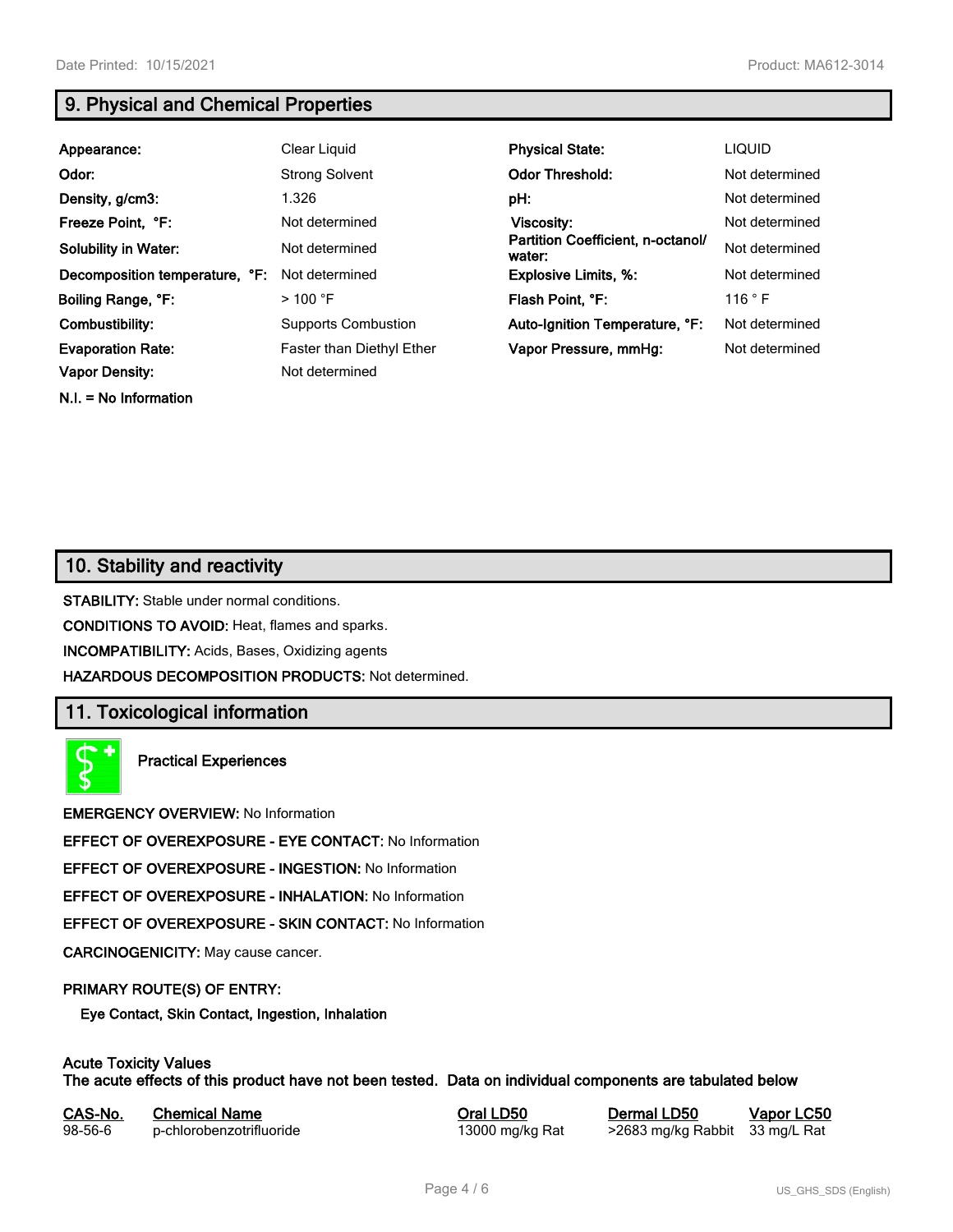| 107-66-4  | dibutyl phosphate | 3200 mg/kg Rat | N.I.                           | - N.I. |
|-----------|-------------------|----------------|--------------------------------|--------|
| 7664-38-2 | phosphoric acid   | 1530 mg/kg Rat | 2740 mg/kg Rabbit >.9 mg/L Rat |        |

#### **N.I. = No Information**

#### **12. Ecological information**

**ECOLOGICAL INFORMATION:** Ecological evaluation of this material has not been performed; however, do not allow the product to be released to the environment without governmental approval/permits.

#### **13. Disposal Information**



**Product**

**DISPOSAL METHOD:** Waste from this material may be a listed and/or characteristic hazardous waste. Dispose of material, contaminated absorbent, container and unused contents in accordance with local, state, and federal regulations.

**STEPS TO BE TAKEN IN CASE MATERIAL IS RELEASED OR SPILLED:** Follow personal protective equipment recommendations found in Section VIII. Personal protective equipment needs must be evaluated based on information provided on this sheet and the special circumstances created by the spill including; the material spilled, the quantity of the spill, the area in which the spill occurred, and the training and the expertise of employees in the area responding to the spill. Never exceed any occupational exposure limits. Shut off ignition sources; including electrical equipment and flames. Do not allow smoking in the area. Do not allow the spilled product to enter public drainage system or open waterways.

## **14. Transport Information**

**SPECIAL TRANSPORT PRECAUTIONS:** No Information

**DOT:** CONSUMER COMMODITY

**IATA:** ID8000, CONSUMER COMMODITY, 9

**IMDG:** LIMITED QUANTITY UN1263

## **15. Regulatory Information**

#### **U.S. Federal Regulations:**

#### **CERCLA - SARA Hazard Category**

This product has been reviewed according to the EPA 'Hazard Categories' promulgated under Sections 311 and 312 of the Superfund Amendment and Reauthorization Act of 1986 (SARA Title III) and is considered, under applicable definitions, to meet the following categories:

Fire Hazard, Chronic Health Hazard, Acute Health Hazard

#### **SARA SECTION 313**

This product contains the following substances subject to the reporting requirements of Section 313 of Title III of the Superfund Amendment and Reauthorization Act of 1986 and 40 CFR part 372:

No Sara 313 components exist in this product.

#### **TOXIC SUBSTANCES CONTROL ACT**

This product contains the following chemical substances subject to the reporting requirements of TSCA 12(B) if exported from the United States: